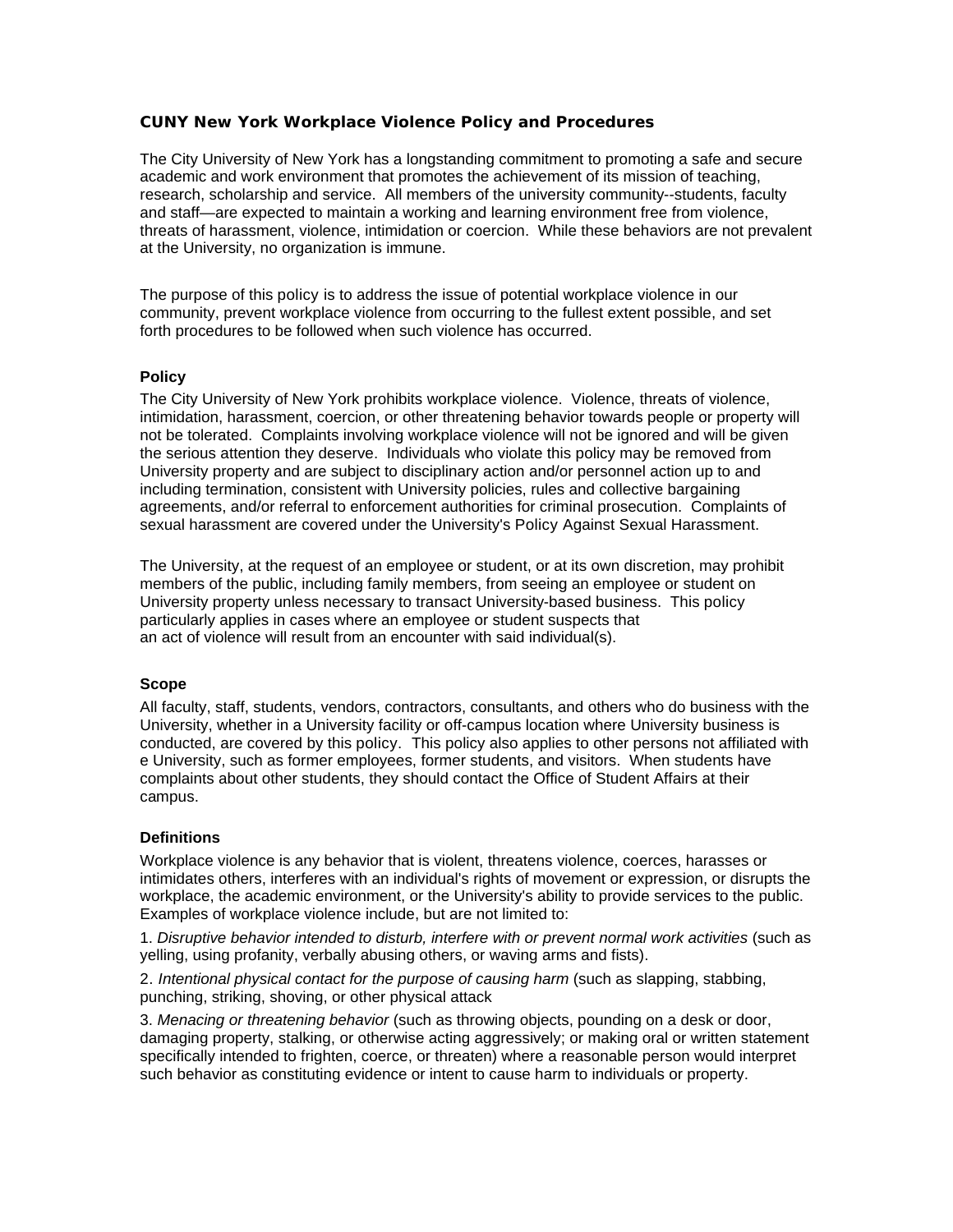4. *Possessing firearms, imitation firearms, knives or other dangerous weapons, instruments or material*s. No one within the University community shall have in their possession a firearm or other dangerous weapon, instrument or material that can be used to inflict bodily harm on an individual or damage to University property without specific written authorization from the Chancellor or the college President regardless of whether the individual possesses a valid permit to carry the firearm or weapon.

## **Reporting of Incidents**

*1. General Reporting Responsibilities.* Incidents of workplace violence, threats of workplace violence, or observations of workplace violence are not to be ignored by any member of the University community. Workplace violence should promptly be reported to the appropriate University official (see below). Additionally, faculty, staff and students are encouraged to report behavior that they reasonably believe poses a potential for workplace violence as defined above. It is important that all members of the University community take this responsibility seriously to effectively maintain a safe working and learning environment.

*2. Imminent or Actual Violence.* Any person experiencing or witnessing imminent danger or actual violence involving weapons or personal injury should call the Campus Public Safety Office immediately, or call 911.

*3. Acts of Violence Not Involving Weapons or Injuries to Persons.* Any person who is the subject of a suspected violation of this policy involving violence without weapons or personal injury, or is a witness to such suspected violation, should report the incident to his or her supervisor, or to lieu thereof, to their respective Campus Public Safety Office. Students should report such incidents to the Office of Student Affairs at their campus or in lieu thereof, their Campus Public Safety Office. The Campus Public Safety Office will work with the Office of Human Resources and the supervisor or the Office of Student Affairs on an appropriate response.

*4. Commission of a Crime.* All individuals who believe a crime has been committed against them have the right, and are encouraged, to report the incident to the appropriate law enforcement agency.

*5. False Reports.* Members of the University community who make false and malicious complaints of workplace violence, as opposed to complaints which, even if erroneous, are made in good faith, will be subject to disciplinary action and/or referral to civil authorities as appropriate.

*6. Incident Reports.* The University will report incidents of workplace violence consistent with the College policies for Incident Reporting Under the Campus Security Policy and Statistical Act (Cleary Act).

# **Responsibilities**

*1. Presidents.* The President of each constituent college of The City University of New York, the Chief Operating Officer at the Central Office, and the Deans of the Law School and Sophie Davis School of Biomedical Education shall be responsible for the implementation of this policy on his or her respective campus. The responsibility includes dissemination of this policy to members of the college community, ensuring appropriate investigation and follow-up of all alleged incidents of workplace violence, constituting a Workplace Violence Advisory Team (see #7, below, and ensuring that all administrators, managers, and supervisors are aware of their responsibilities under this policy through internal communications and training.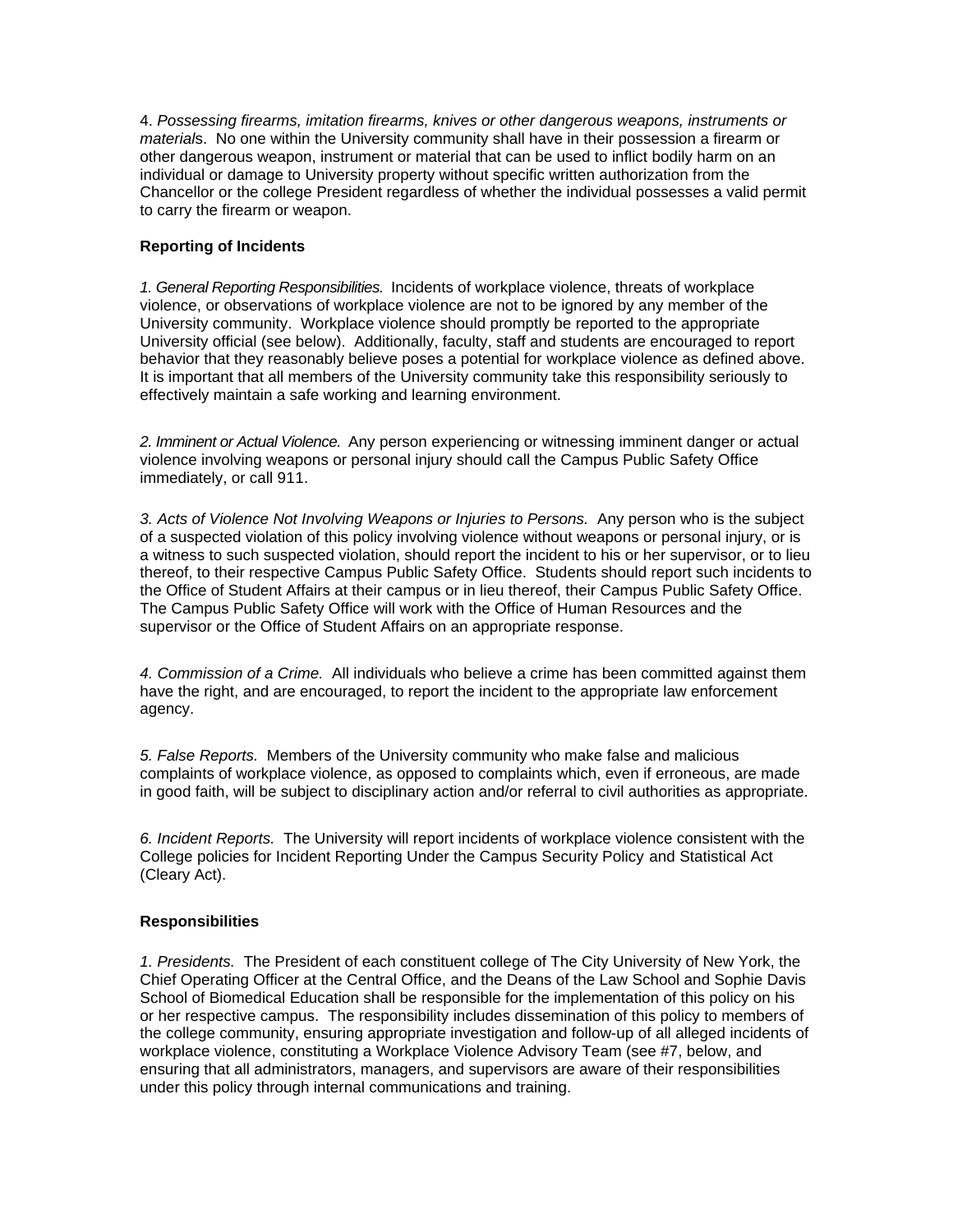*2. Campus Public Safety Office.* The Campus Public Safety Office is responsible for responding to, intervening, and documenting all incidents of violence in the workplace. The Campus Public Safety Office will immediately log all incidents of workplace violence and will notify the respective supervisor of an incident with his/her employee, or notify the appropriate campus official of an incident with a student. All officers should be knowledgeable of when law enforcement action may be appropriate. Public Safety will maintain an internal tracking system of all threats and incidents of violence. Annual reports will be submitted to the President (at the same time as the report noted below) detailing the number and description of workplace violence incidents, the disposition of the incidents, and recommend policy, training issues, or security procedures that were or should be implemented to maintain a safe working and learning environment. The incidents will be reported in 'the Annual Report of the College Advisory Committee on Campus Security consistent with the reporting requirements of Article 129A Subsection 6450 of the NYS Education Law (regulation by Colleges of Conduct on Campuses and Other College Property for Educational Purposes).

Officers will be trained in workplace violence awareness and prevention, non-violent crises intervention, conflict management, and dispute resolution.

Officers will work closely with Human Resources when the possibility of workplace violence is heightened, as well as on the appropriate response to workplace violence incidents consistent with CUNY policies, rules, procedures and applicable labor agreements, including appropriate disciplinary action up to and including termination.

When informed, Public Safety will maintain a record of any Orders of Protection for faculty, staff, and students. Public Safety will provide escort service to members of the college community within its geographical confines, when sufficient personnel are available. Such services are to be extended at the discretion of the Campus Public Safety Director or designee. Only the President, or designee, in his/her absence, can authorize escort service outside of the geographical confines of the college.

*3. Supervisors.* Each dean, director, department chairperson, executive officer, administrator, or other person with supervisory responsibility (hereinafter "supervisor") is responsible within his/her area of jurisdiction for the implementation of this policy. Supervisors must report to their respective Campus Public Safety Office any complaint of workplace violence made to him/her and any other incidents of workplace violence of which he/she becomes aware or reasonably believes to exist. Supervisors are expected to inform their immediate supervisor promptly about any complaints, acts, or threats of violence even if the situation has been addressed and resolved. After having reported such complaint or incident to the Campus Public Safety Director and immediate supervisor, the supervisor should keep it confidential and not disclose it further, except as necessary during the investigation process and/or subsequent proceedings.

Supervisors are required to contact the Campus Public Safety Office immediately in the event of imminent or actual violence involving weapons or potential physical injuries.

*4. Faculty and Staff*. Faculty and staff must report workplace violence, as defined above, to their supervisor. Faculty and staff, who are advised by a student that a workplace violence incident has occurred or has been observed, must report this to the Campus Public Safety Director immediately. Recurring or persistent workplace violence that an employee reasonably believes is not being addressed satisfactorily, or violence that is, or has been, engaged in by the employee's supervisor should be brought to the attention of the Campus Public Safety Director.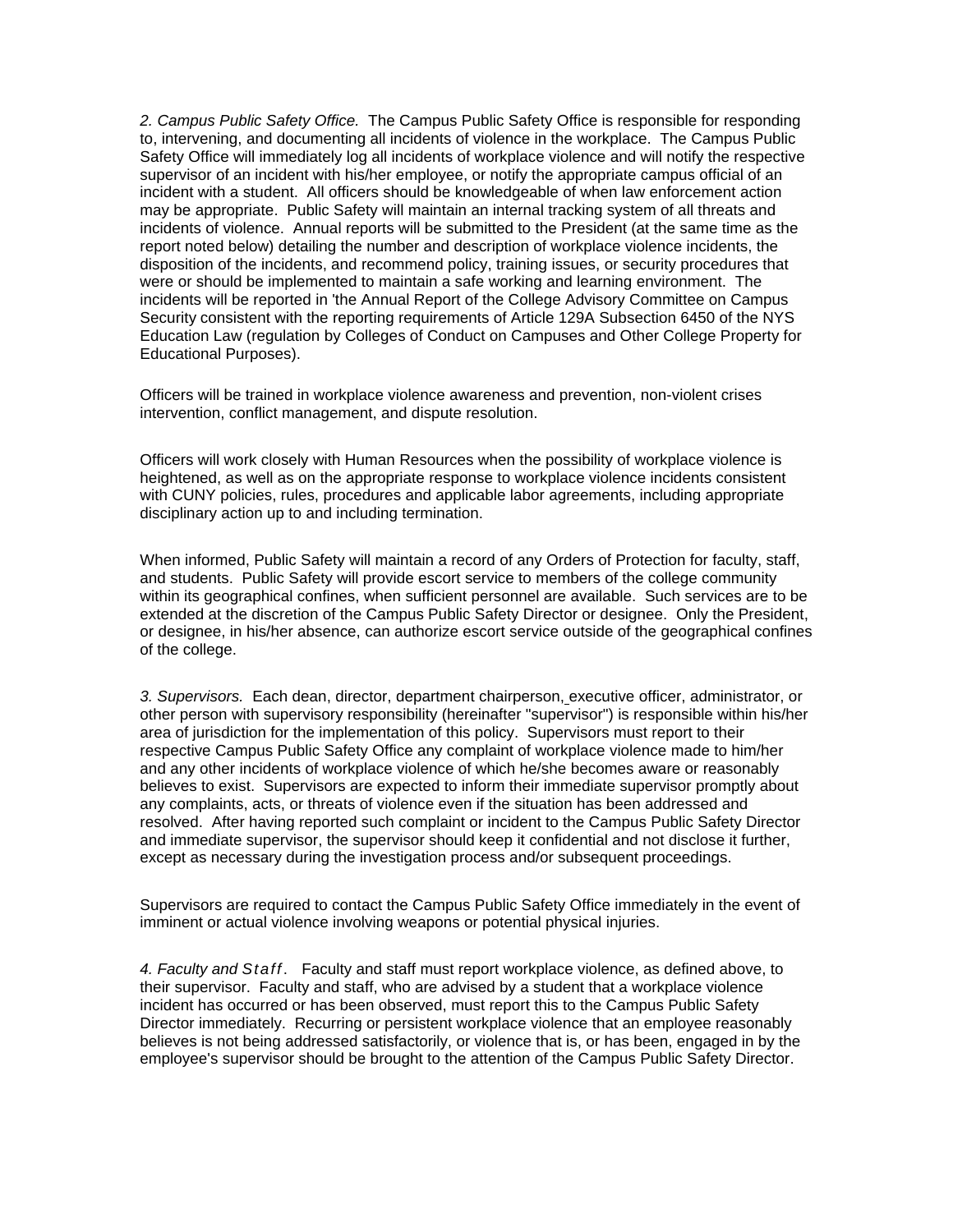Employees who have obtained Orders of Protection are expected to notify their supervisors and the Campus Public Safety Office of any orders that list CUNY locations as protected areas.

Victims of domestic violence who believe the violence may extend into the workplace, or employees who believe that domestic or other personal matters may result in their being subject to violence extending into the workplace, are encouraged to notify their supervisor, or the Campus Public Safety Office. Confidentiality will be maintained to the extent possible.

Upon hiring, and annually thereafter, faculty and staff will receive copies of this policy. Additionally, the policy will be posted throughout the campus and be placed on the CUNY website and on the college's website, as appropriate.

*5. Office of Human Resources.* The Office of Human Resources at each campus is responsible for assisting the Campus Public Safety Director and supervisors in responding to workplace violence; facilitating appropriate responses to reported incidents of workplace violence; notifying the Campus Public Safety Office of workplace violence incidents reported to that office; and consulting with, as necessary, counseling services to secure professional intervention.

The Office of Human Resources is responsible for providing new employees or employees transferred to the campus with a copy of the Workplace Violence Policy and Procedures and insuring that faculty and staff receive appropriate training. The Office of Human Resources will also be responsible for annually disseminating this policy to all faculty and staff at their campus, as well as posting the policy throughout the campus and on the college's website, as appropriate.

*6. Students.* Students who witness violence, learn of threats, or are victim of violence by employees, students or others should report the incident immediately to the Campus Public Safety Office. If there is no imminent danger students should report threatening incidents by employees, students or others as soon as possible to the Campus Public Safety Office or the Office of Student Affairs. Students will be provided with workplace violence awareness information (inducting information regarding available counseling services) upon registration each year.

*7. Workplace Violence Advisory Team* A college President shall establish a Workplace Violence Advisory Team at his/her college. This Team, working with the College Advisory Committee on Campus Security, will assist the President in responding to workplace violence; facilitating appropriate responses to reported incidents of workplace violence; assessing the potential problem of workplace violence at its site; assessing the college's readiness for dealing with workplace violence; evaluating incidents to prevent future occurrences; and utilizing prevention, intervention, and interviewing techniques in responding to workplace violence. This Team will also develop workplace violence prevention tools (such as pamphlets, guidelines and handbooks) to further assist in recognizing and preventing workplace violence on campus. It is recommended that this Team include representatives from Campus Public Safety, Human Resources, Labor Relations, Counseling Services, Occupational Health and Safety, Legal and others, including faculty, staff and students, as deemed appropriate by the President.

In lieu of establishing the Workplace Violence Advisory Team, a President may opt to expand the College Advisory Committee on Campus Security with representatives from the areas recommended above to address workplace violence issues at the campus and perform the functions outlined above.

*8. University Communications.* All communications to the University community and outside entities regarding incidents of workplace violence will be made through the University Office of University Relations after consultation with the respective President or his/her designee.